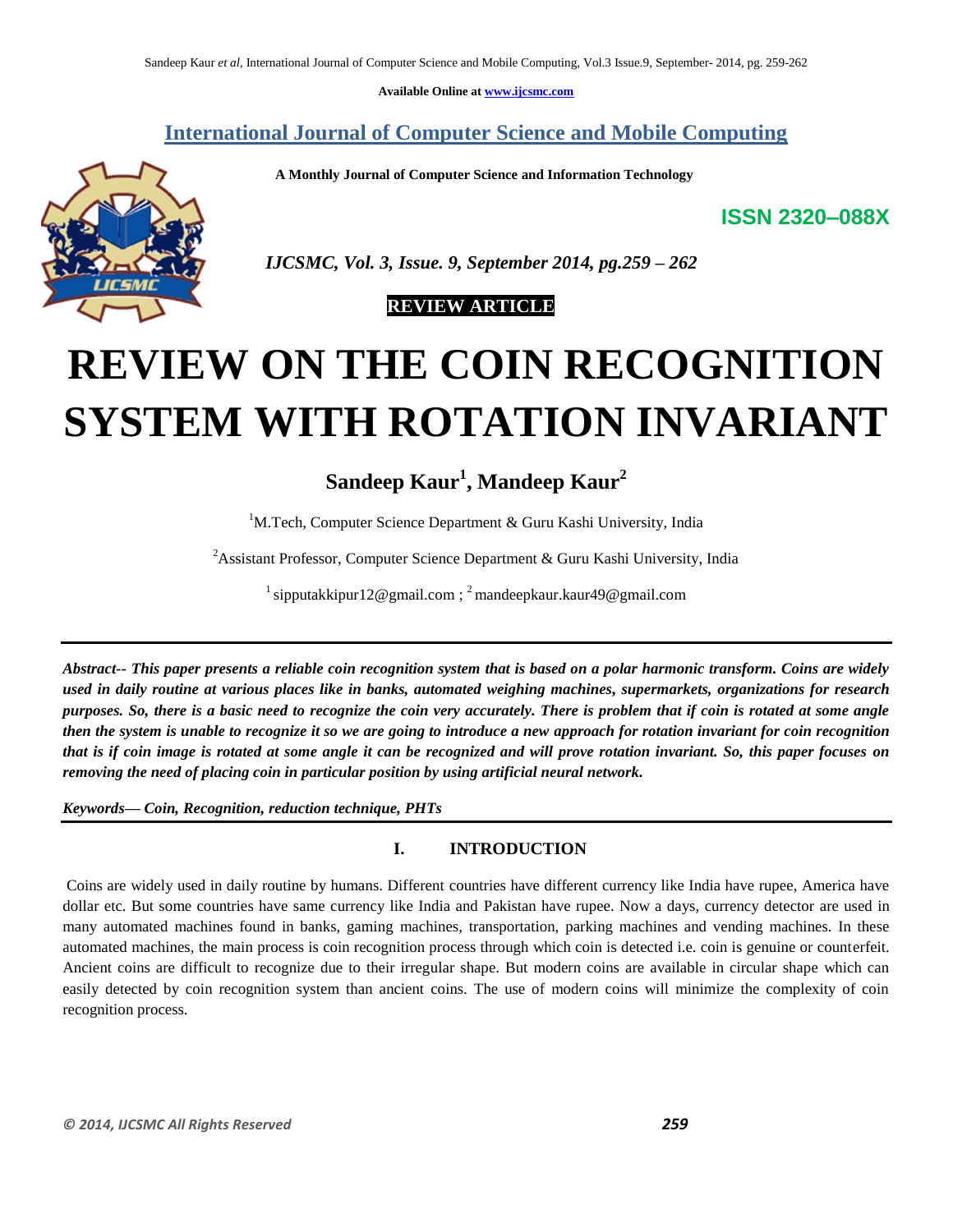

Fig. 1 Head and Tail Images of some modern coins

Generally, In coin recognition system first color images of coin on both sides is acquired by high resolution camera or by scanning. The acquired image is converted into gray scale image, after which it is converted into binary image. Binary image is then undergone with edge detection process. After which we calculate radius, by traversing row wise we get horizontal axis than traversing column wise we get vertical axis. The intersection point between vertical axis and horizontal axis is the center point. The main parameter used in coin recognition process is radius as we know Indian coins have different radius. On calculating radius, we will select coin image from database by radius matching. It will give the accurate output image. Than we apply the rotation method on output image. When one side of coin is matched, than another side of coin image is compared with other side of coin image selected from database. If both the sides of coin image matches with coin images selected from database, then coin verification is done. We proposed a coin recognition system based on the polar harmonic transforms which will give high accuracy( close to 100 percent) and in less time

#### **II. LITERATURE SURVEY**

Yamini Yadav ,Apoorvi Sood In this paper the aim of coin recognition system is to classify high volumes of coins with high accuracy within a short time span. This paper present a comparison between various coin recognition systems in terms of their accuracy which has been proposed by various researchers based on image recognition method. The accuracy rate achieved by R.Bremananth et al was 92.43%, Adnan Khashman et al was 96.3%, Hussein R.Al-Zoubi et al was 97%, Shatrughan Modi was 97.74%, Deepika Mehta et al was 40% to 50%.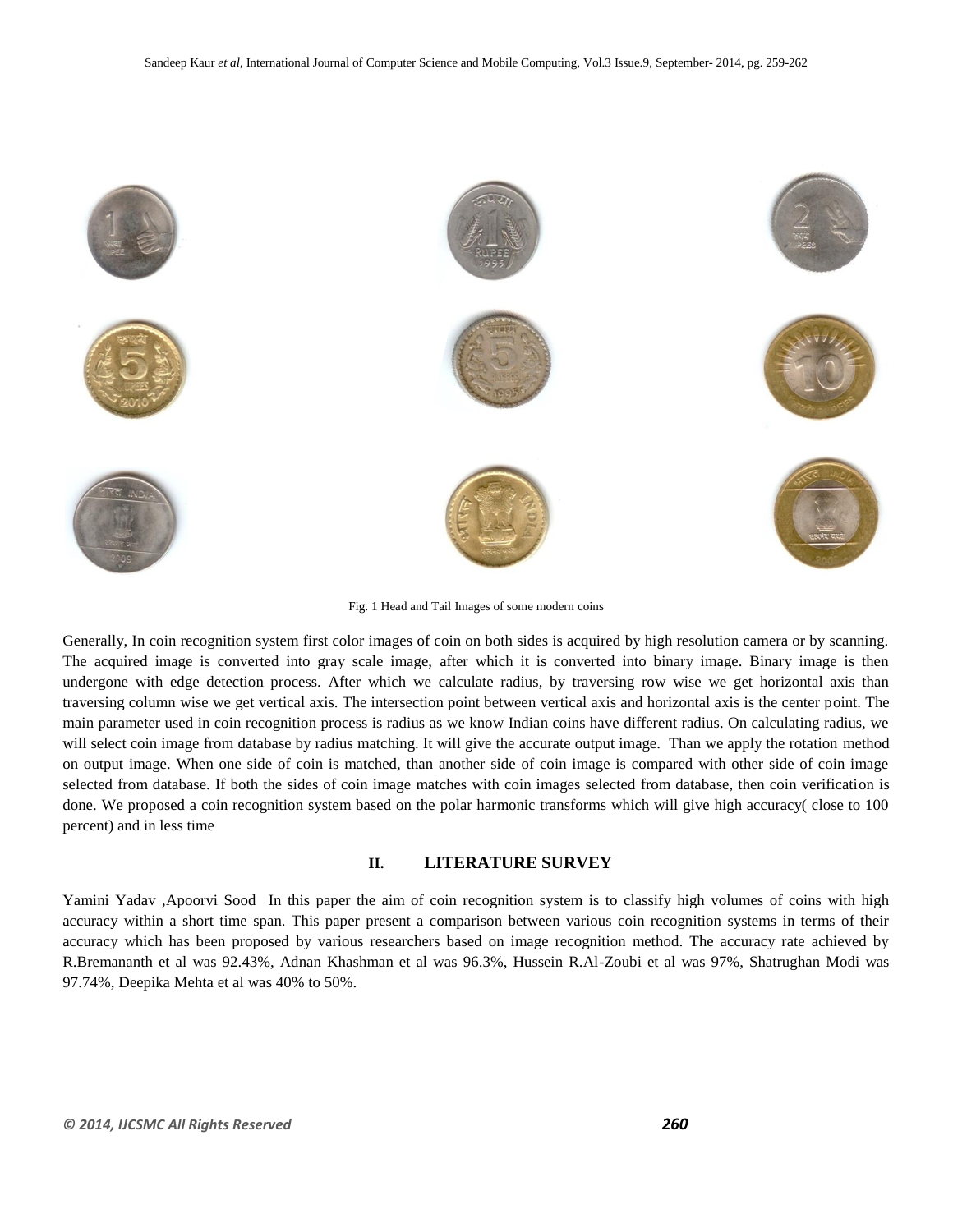Suchika Malik, Parveen Bajaj, Mukhwinder kaur this paper presents reliable coin recognition system based on polar Fast Fourier Transform .There is a basic need to automate the counting and sorting of coins. For this machines need to recognize the coins very fast and accurately as further processing depends on this recognition. However , currently available algorithm focus basically on recognition of modern coins. In this paper they have developed an ANN(Artificial Neural Network) based automated coin recognition system for the recognition of modern coins. Then, the extracted features are passed as input to trained neural network 98.798% recognition rate has been achieved during the experiments.

Sonali A Mahajan, Chitra M.Gaikwad this paper is to detect denominations of Indian coins. Counting the coins manually, collected in large amount such as coins collected at Indian temples is difficult. The methodology proposed in this used reduction technique that is the input image is reduced by database image repeatedly by rotating it with a fixed angle at each time. Denomination of coin is verified by comparing coin from both sides. Thus, the method proposed here is rotation invariance, also by using two way scanning and comparison of coin, method determine the denomination accurately even if the database is having different coins with same radius.

Chandan singh, Amandeep kaur this paper describe polar harmonic transforms (PHTs) are orthogonal rotation invariant transforms that provide many numerically stable features. The kernel functions of PHTs consist of sinusoidal functions that are inherently computation intensive. They develop a fast approach for their computation using recursion and 8-way symmetry/antisymmetry property of kernel functions.

## **III. TECHNIQUES USED**

Different techniques are used by various researchers for coin recognition system. The various techniques used are reduction technique, CHT(Circular Hough Transform)technique, Artificial Neural Network, Harris-Hessian Algorithm, Gabor filter, Statistical color threshold etc. For coin recognition system, first we take both sides of coin images using good resolution camera. One of the input image is then converted into gray scale image. After which we calculate the radius of input image by traversing row wise and column wise, we get the horizontal axis and vertical axis. The intersection point of horizontal and vertical axis is the center point. On calculating radius, we select the coin image from database by radius matching. Recently, we have two images test image and object image. Now we apply the reduction technique on these images.

*1) Reduction technique:* Rotate the test image with some angle say 30 degree. At each rotation the image is subtracted from object image. This subtraction will produce resultant image. By plotting the graph of sum of gray scale values of resultant image, minima of the graph can be seen at angle of overlap of two coins. By finding minima we will get exact value of overlap. If minima is greater than predefined threshold we say that coin does not match as there will not crossing overlap possibility between object image and test image. If minima is less than predefined threshold then coin is matched. When coin is matched then we consider the other side of coin image is compared with other side of coin image selected from database. If both sides of coin images matched then coin is verified.

*2) PHTs***:** PHTs stands for Polar Harmonic Transforms. Polar Harmonic Transform based rotation invariant method for coin detection. PHTs are orthogonal rotation invariant transforms that provide many numerically stable features. Polar Harmonic Transforms consist of the Polar Complex Exponential Transform (PCET), Polar cosine transforms ( PCT) and Polar sine transforms (PST). These transforms collectively known as PHTs. They have identical mathematical representation with a difference in the radial part of the kernel function. We develop a fast approach for their computation using recursion and 8-way symmetry/antisymmetry property of the kernel functions.